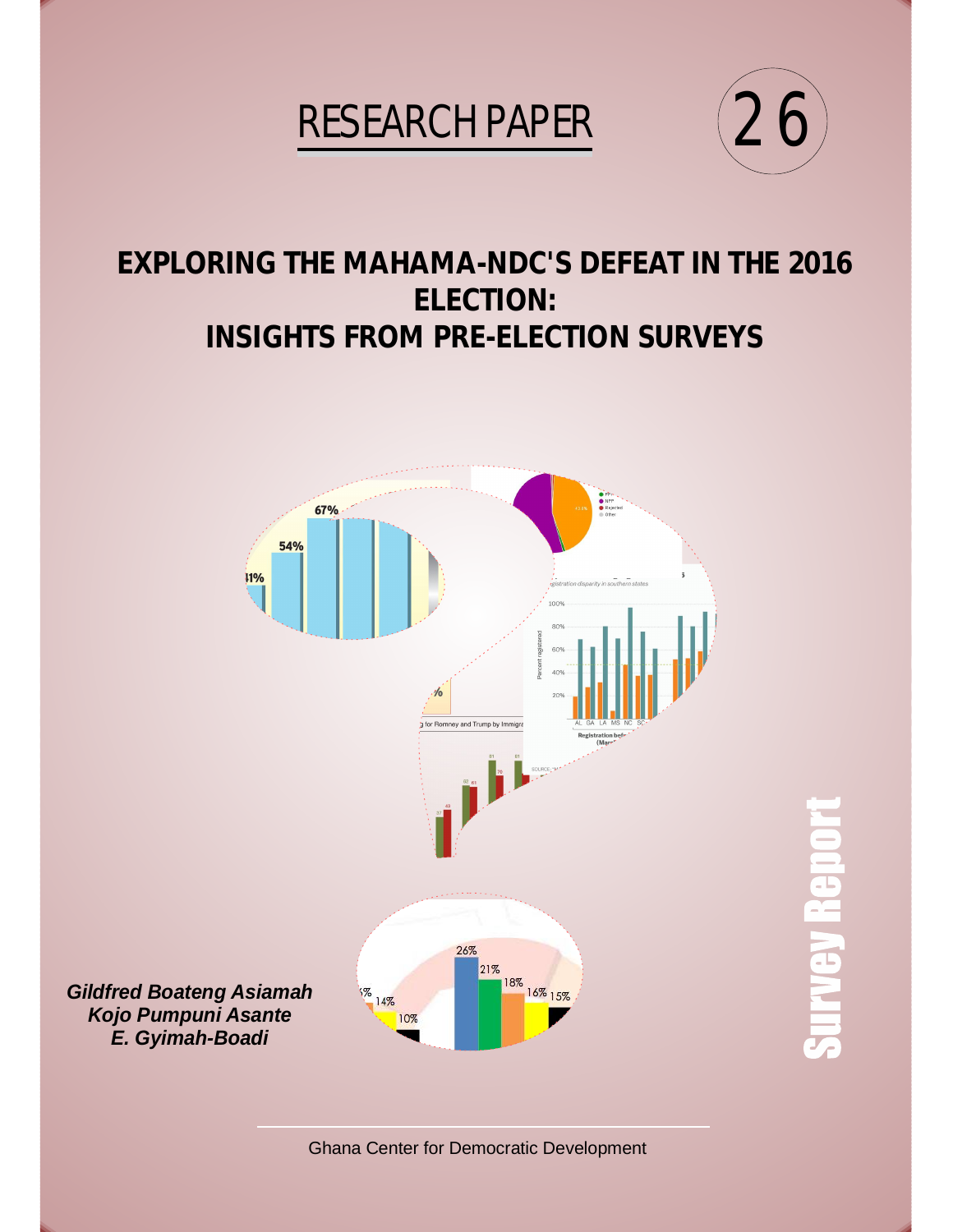# **CDD-Ghana Research Paper No. 26 ISBN: 978-9988-614-68-3**

2019 Ghana Center for Democratic Development (CDD-Ghana) All rights reserved

No part of this publication may be used or reproduced in any manner without prior permission of the Copyright holder except in the case of brief quotations and reviews duly acknowledged.

The Ghana Center for Democratic Development (CDD-Ghana) is an independent, nongovernmental and non-profit research and advocacy institute dedicated to the promotion of democracy, good governance and economic openness in Ghana and throughout Africa. CDD-Ghana's research outputs and other services are available to and used by governmental and non-governmental agencies, Africa regional bodies, development partners as well as researchers and the public.

**Research Papers** are generated from research projects undertaken or commissioned by the Center.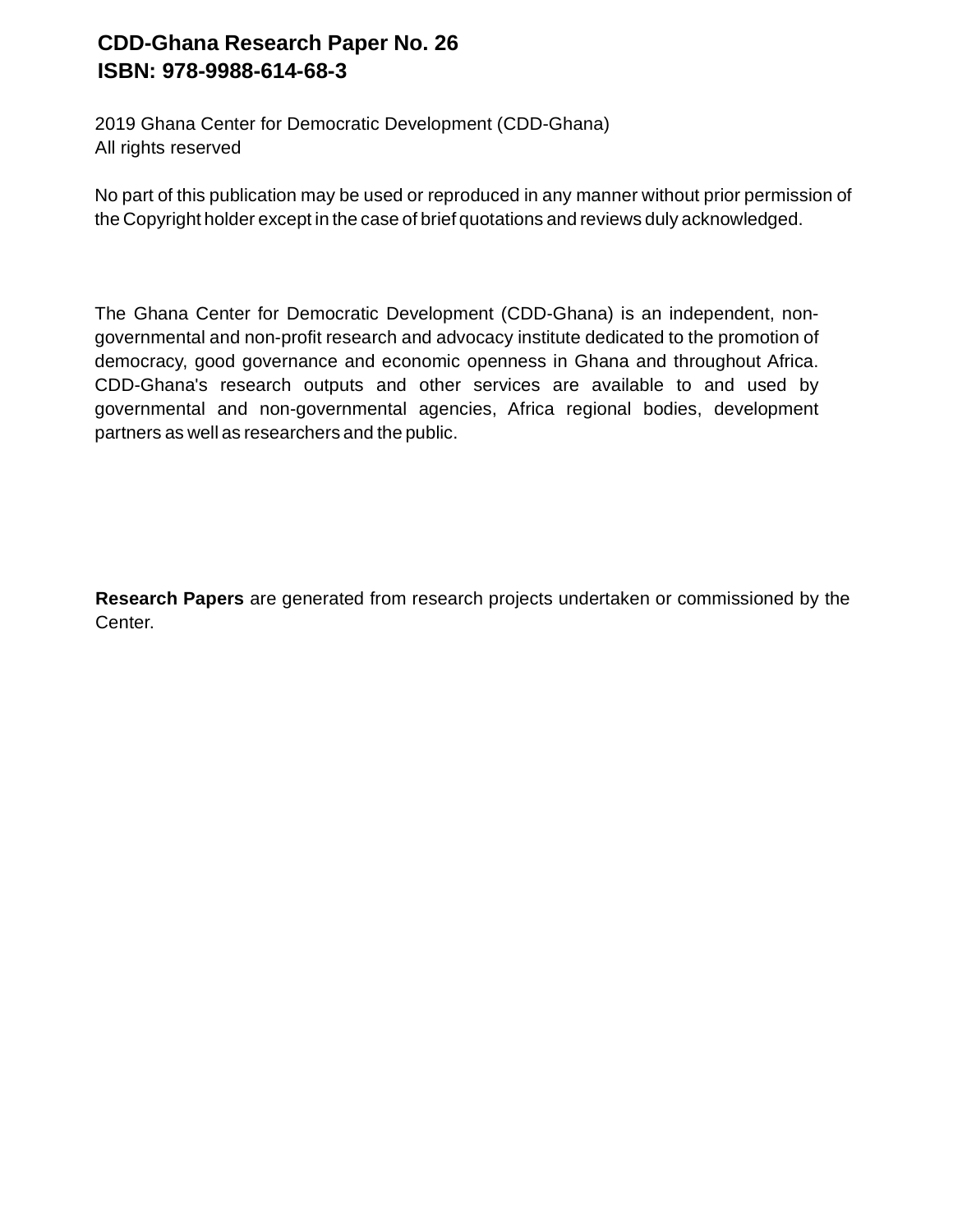# **ABOUT THE AUTHORS**

**Mr. Gildfred Boateng Asiamah** is a Research Analyst at the Ghana Center for Democratic Development (CDD-Ghana).

**Dr. Kojo Pumpuni Asante** is the Director for Advocacy and Policy Engagement at CDD-Ghana.

**Prof. E. Gyimah-Boadi** is the immediate past Executive Director of CDD-Ghana and the Executive Director for Afrobarometer Network.

# **ACKNOWLEDGEMENT**

The authors wish to express their profound gratitude to Prof. John Osae-Kwapong, a Democracy and Development (D&D) Fellow in the field of the Politics of Development at CDD-Ghana and the current Assistant Dean of Assessment and Accreditation in the School of Education at Hofstra University, USA and also Dr. Franklin Oduro, Deputy Executive Director of CDD-Ghana, for their insights and comments.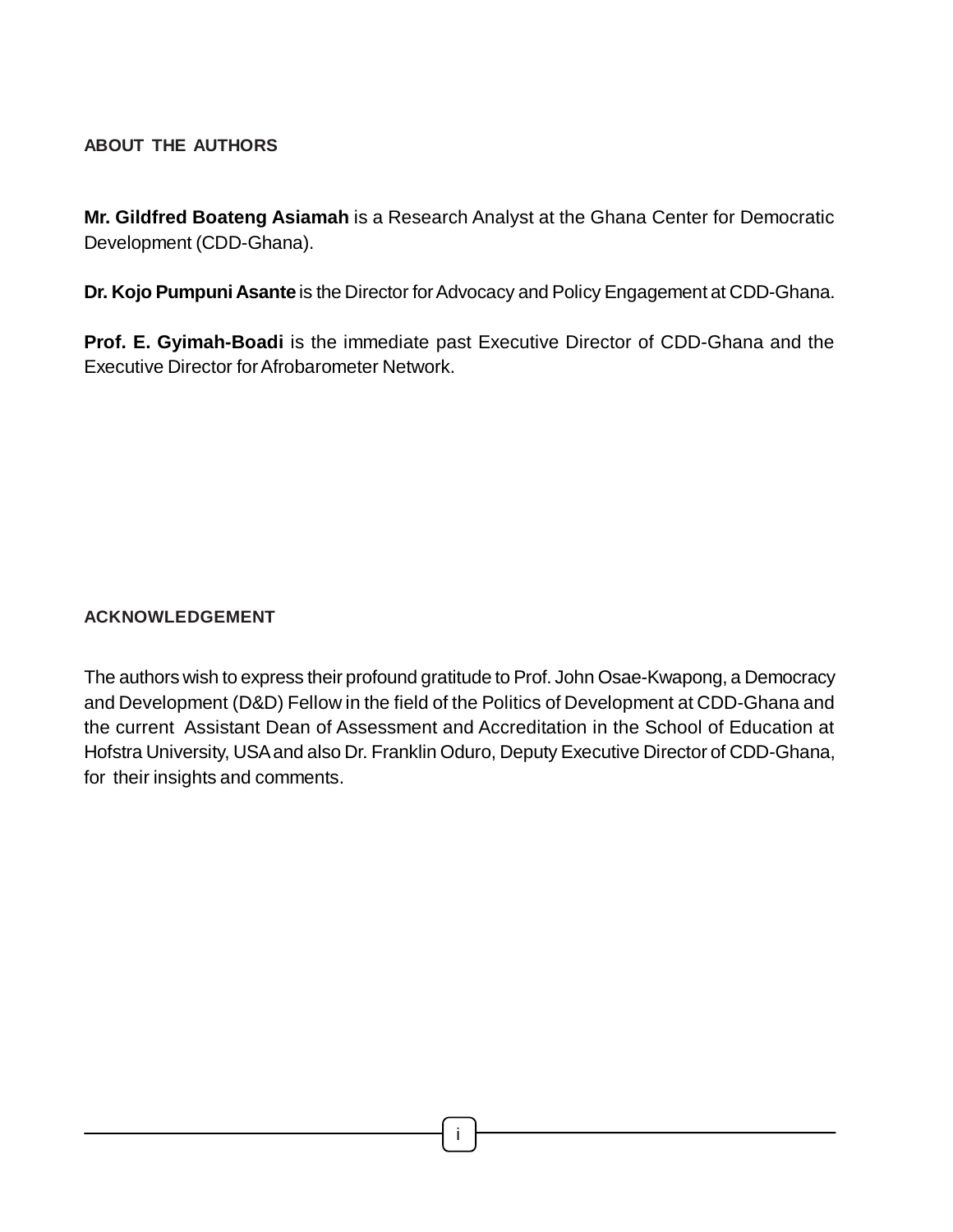### **CONTENT**

| <b>About the Authors</b>                                  |                         |
|-----------------------------------------------------------|-------------------------|
| Acknowledgement                                           | Ť                       |
| <b>1.0 INTRODUCTION</b>                                   | 1                       |
| <b>2.0 METHODOLOGY</b>                                    | $\overline{\mathbf{4}}$ |
| <b>3.0 FINDINGS</b>                                       | 5                       |
| 3.1 Management of the Economy                             | 5                       |
| 3.2 Policy Priority and Credibility                       | $6\phantom{1}6$         |
| 3.3 Corruption                                            | 9                       |
| 3.4 Sectarian Interests versus Interest of All: NDC & NPP | 12                      |
| <b>4.0 CONCLUSION</b>                                     | 14                      |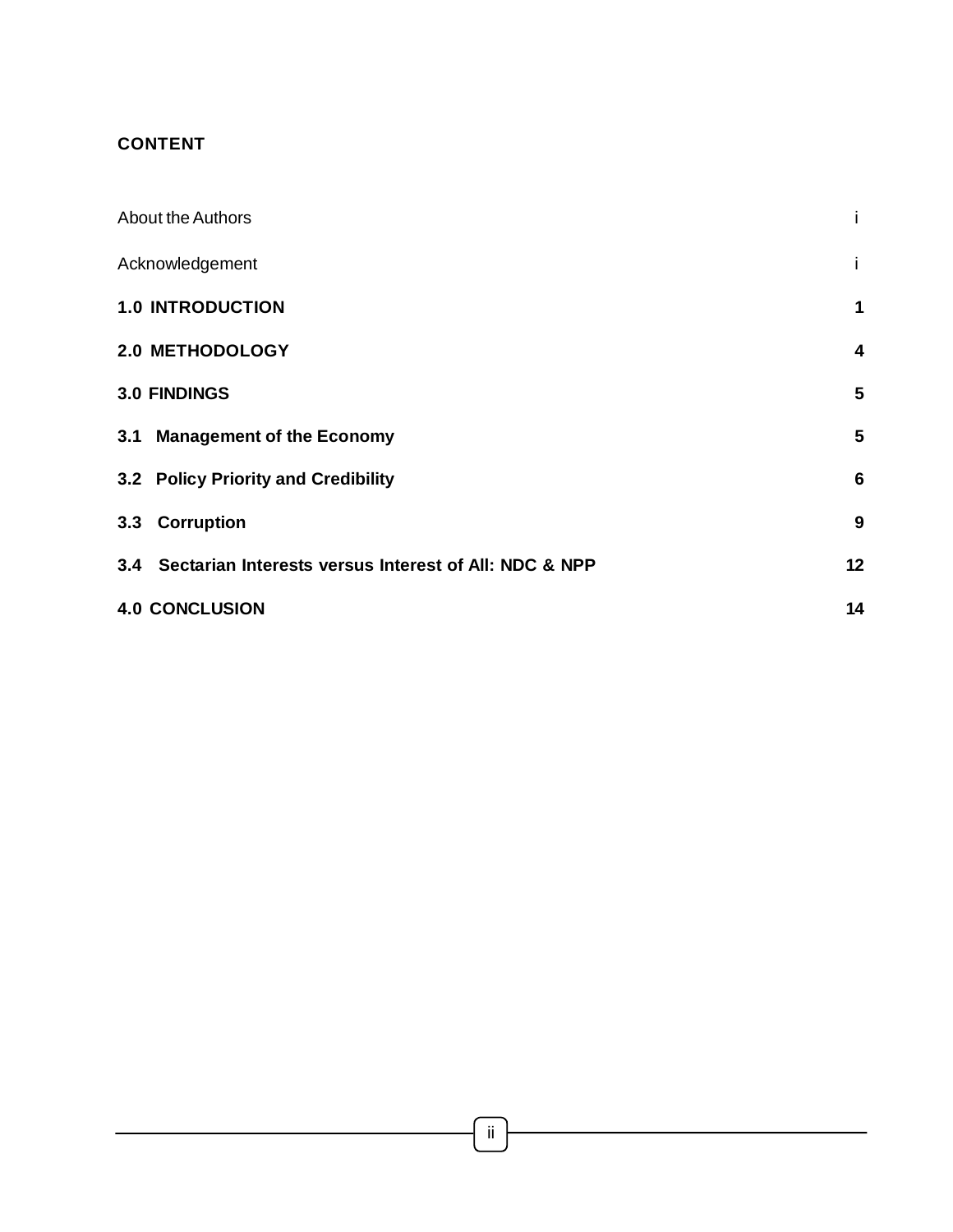# **INTRODUCTION**

Ghana's 2016 presidential elections was closely contested between Nana Addo Dankwa Akufo-Addo (candidate for the opposition New Patriotic Party) and the incumbent President John Dramani Mahama (presidential candidate for the National Democratic Congress). Akufo-Addo emerged as the winner of the election with 5,755,758 votes while his main competitor, Mahama, received 4,771,188 votes, translating into almost a million (984,570) vote difference. Similarly, the New Patriotic Party (NPP) won a decisive majority of the parliamentary seats (169 out of the 275). The National Democratic Congress (NDC's) 106 seats represented a loss of 42 parliamentary seats it previously held. None of the minor political parties secured a parliamentary seat in the elections.

The NDC's electoral defeat surprised many party members and observers. Among other things, it marked the first time in the Fourth Republic that an incumbent government had lost the elections in the first round, and with such a huge margin. The incumbent president was rendered incapable of taking advantage of the constitutionally sanctioned opportunity to serve two terms. Moreover, the party had mounted a powerful election campaign with the advantage of incumbency which saw a lot of commissioning of projects close to the election period. At the same time, the opposition NPP had been struggling to maintain a united front, which was only resolved by changes to two key leadership positions but with worries of its electoral consequences. This is the backdrop against which an influential member of the NDC described the outcome of the elections as "very difficult and mysterious to understand."<sup>1</sup> The electoral defeat provoked an acrimonious debate within the party over what and who to blame for this inauspicious development.

Often, electoral defeat of incumbent regimes results in intra-party bickering, followed by the setting up of committees of enquiry. The defeat of the NPP in the 2008 general elections led to the setting up of the Dr. Heyman Committee which was tasked to investigate the party's defeat. Similarly, the NDC, after their defeat in the 2016 general elections, established a high-powered committee (Dr. Kwesi

<sup>1</sup> Rashid Pelpo, Member of Parliament for Wa Central and Minister for Private Public Partnership under NDC regime, in commenting about the defeat of the NDC: http://citifmonline.com/2017/05/06/2016-election-results-mysterious-rashidpelpuo/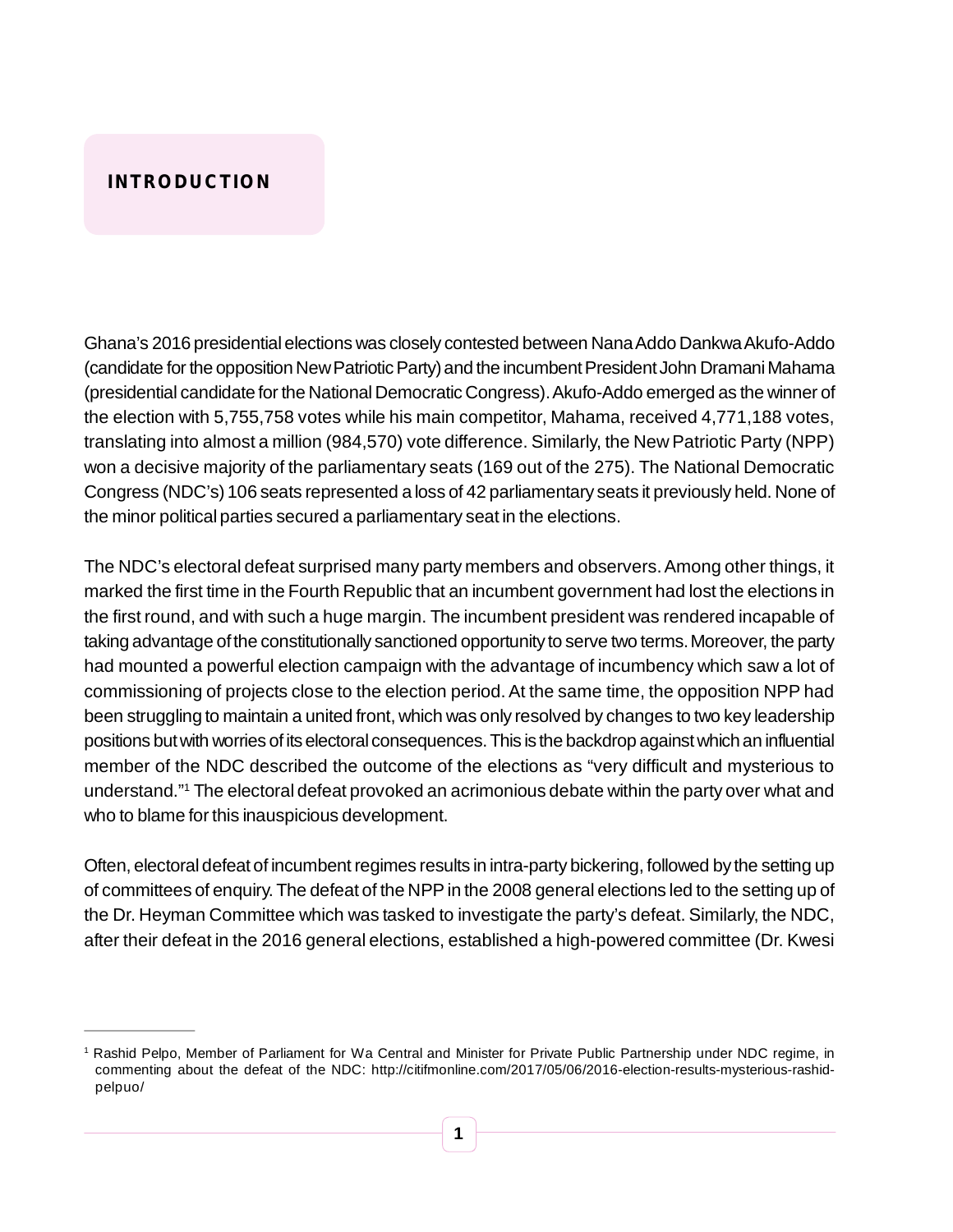Botchway Committee), to investigate the causes of the party's defeat and recommend reforms to strengthen the party for better performance in future polls.

While intra-party investigations may offer valuable feedback to defeated political parties, they may fail to provide an accurate picture of an electoral defeat given that the investigations end with consultations with core party supporters, thereby, disregarding the views of a large majority of Ghanaians. Again, findings of committees set up to investigate electoral defeat of the various political parties, since the Fourth Republic, have never been made public or subjected to public scrutiny.

As a result, post-election commentaries and analyses on electoral defeat, more often, appear to be subjective, self-serving and sometimes contradictory. There were a few comments by leading party members and groups within the NDC in the media that have sought to explain the defeat of the party. Benjamin Kunbour<sup>2</sup>, a former Attorney General, Minister for Defence and Majority leader under the Mahama administration made this observation when asked about his party's defeat:

*"...wherever you went this stigma that was thrown at the government in terms of perceived corruption was very high and it permeated the entire system. And …everybody was asking this question about how we came to inherit this whole notion of being the most corrupt government since Ghana's independence started.''*

Others, such as Mark Owen Woyongo<sup>3</sup> and Baba Jamal<sup>4</sup>, cited economic hardships, high standard of living, unemployment, and implementation of IMF austerity measures and its attendant effects (cancellation of teacher and nursing trainee allowances) as causes of the party's defeat. However, some praised the performance of the Mahama administration and ascribed their defeat to the mere expression of governance fatigue or the desire of Ghanaians to change government in every eight years, irrespective of the government's performance. As expressed by Alhaji Mohammed Minuru-Limuna<sup>5</sup>:

<sup>2</sup> Dr Benjamin Kunbour speaking on GH One TV's current affairs show 'State of Affairs' to share his opinions on the NDC's defeat in the 2016 elections. https://www.ghanaweb.com/GhanaHomePage/NewsArchive/We-had-severalarguments-on-corruption-while-in-government-Kunbuor-526152

<sup>3</sup> Mark Wongo, a former NDC Member of Parliament for Navrongo Central Constituency and Minister for Interior under the Mahama administration attributed the party's defeat in the 2016 general elections to economic hardship. See

https://www.ghanaweb.com/GhanaHomePage/NewsArchive/Economic-hardship-caused-my-defeat-Mark-Woyongo-494206

<sup>4</sup> Baba Jamal is a former Member of Parliament for Akwatia constituency and Deputy Information Minister under the Mahama led-administration.

<sup>5</sup> Alhaji Mohammed Miniru-Limuna, a former Minister for Food and Agriculture, Northern Regional Minister and the regional campaign coordinator for the NDC attributed the party's defeat to Ghanaians failure to appreciate the massive infrastructure development by the Mahama government and governance fatigue expressed by citizens. See https:// mynewsgh.com/its-either-john-mahama-for-2020-or-no-one-else-former-minister/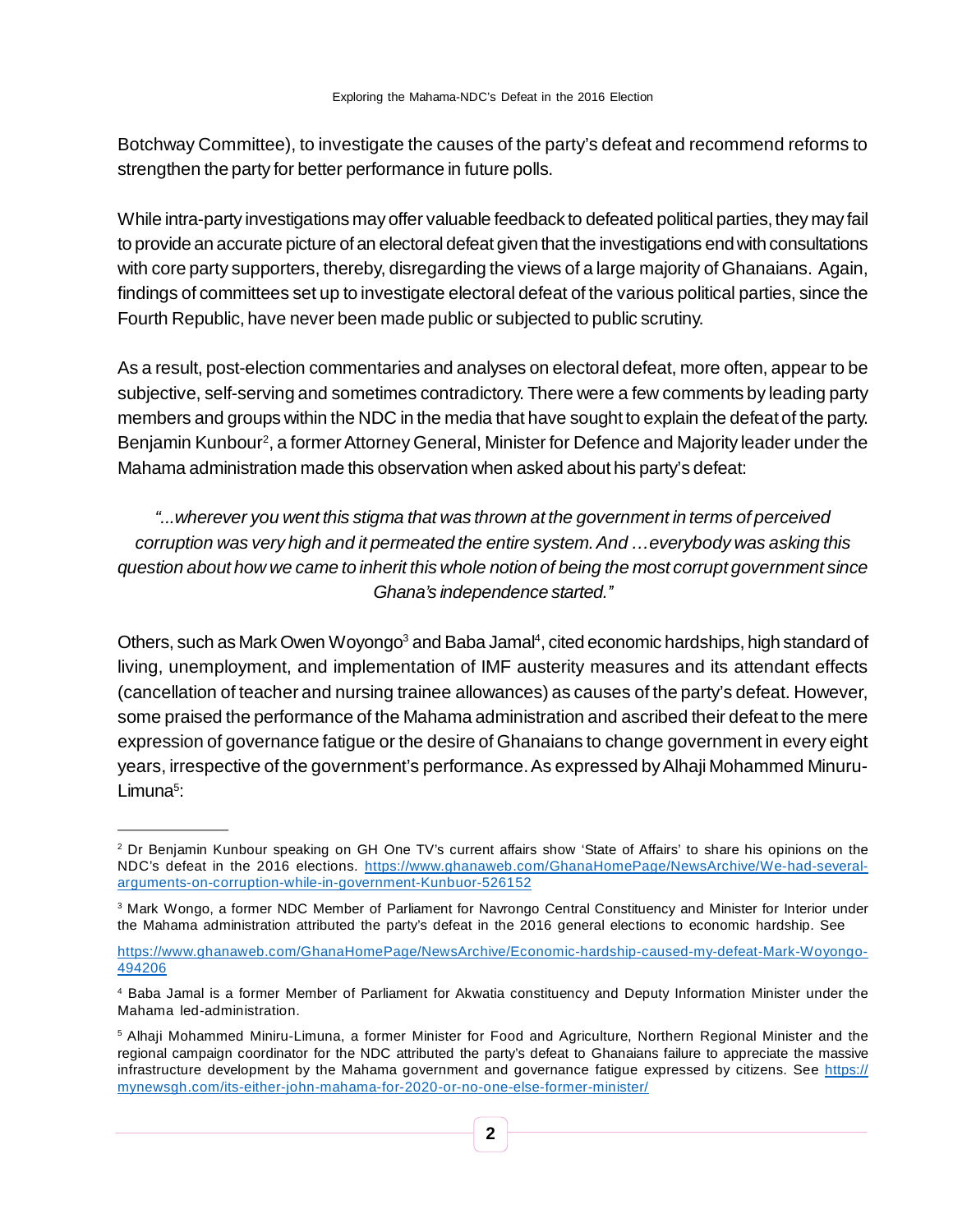*"It has now been put in the minds of Ghanaians that every government has maximum of eight years not because of what the government of the day can do for the people. All the good things and the struggling we did, they were not moved. All they wanted was change…."*

President Mahama attributed the defeat of his administration to an act of God. He explained that:

# *"We set our hearts on something but God will not give it to you; but whatever God does is good because it was God who made us lose the election<sup>6</sup> ."*

In a sharp rebuttal, Ekow Spio Garbrah rejected the attribution of the defeat of the Mahama ledadministration to an act of God, saying:

# *"God speaks to people in different ways; even prophets of God see different things but God has not told me he caused our defeat….<sup>7</sup> "*

On the other hand, several individuals and groups in the NDC ascribed the party's defeat to reasons such as ineffectiveness of the party's campaign message, breakdown of internal party structures, irresponsible behaviours of some government appointees and party leadership, theft of campaign funds and inefficient deployment of campaign resources for grassroot mobiliszation, lack of coordination of campaign activities as well as the failure of the party to stop District Chief Executives and Presidential staffers from contesting sitting MPs. While the attributions provide some insights, they leave out a lot of lessons and critical socio-economic and political factors that provide deep insight into the defeat of the NDC.

This paper attempts to offer further insights into the defeat of the Mahama led-administration based on empirical information from the two pre-election surveys conducted in July and October 2016 by the Ghana Center for Democratic Development (CDD-Ghana). We argue that the findings from the CDD-Ghana's pre-election surveys provide compelling evidence to support the assertion that Ghanaian voters rejected the Mahama-led NDC based on the poor economic record, the lack of public confidence in the party's campaign policies, the high perception of corruption, and the inward-looking nature of the administration. We hope our study offers new insights into the expectations of Ghanaian voters, and provide useful lessons to guide the policy decisions, actions and choices by political parties, in general, and leaders in government, specifically.

<sup>6</sup> See https://citinewsroom.com/2018/09/28/god-hasnt-told-me-he-caused-ndcs-defeat-spio-garbrah/

<sup>7</sup> See https://www.myjoyonline.com/politics/2018/September-28th/dont-bring-god-into-your-defeat-you-caused-it-spiogarbrah-to-mahama.php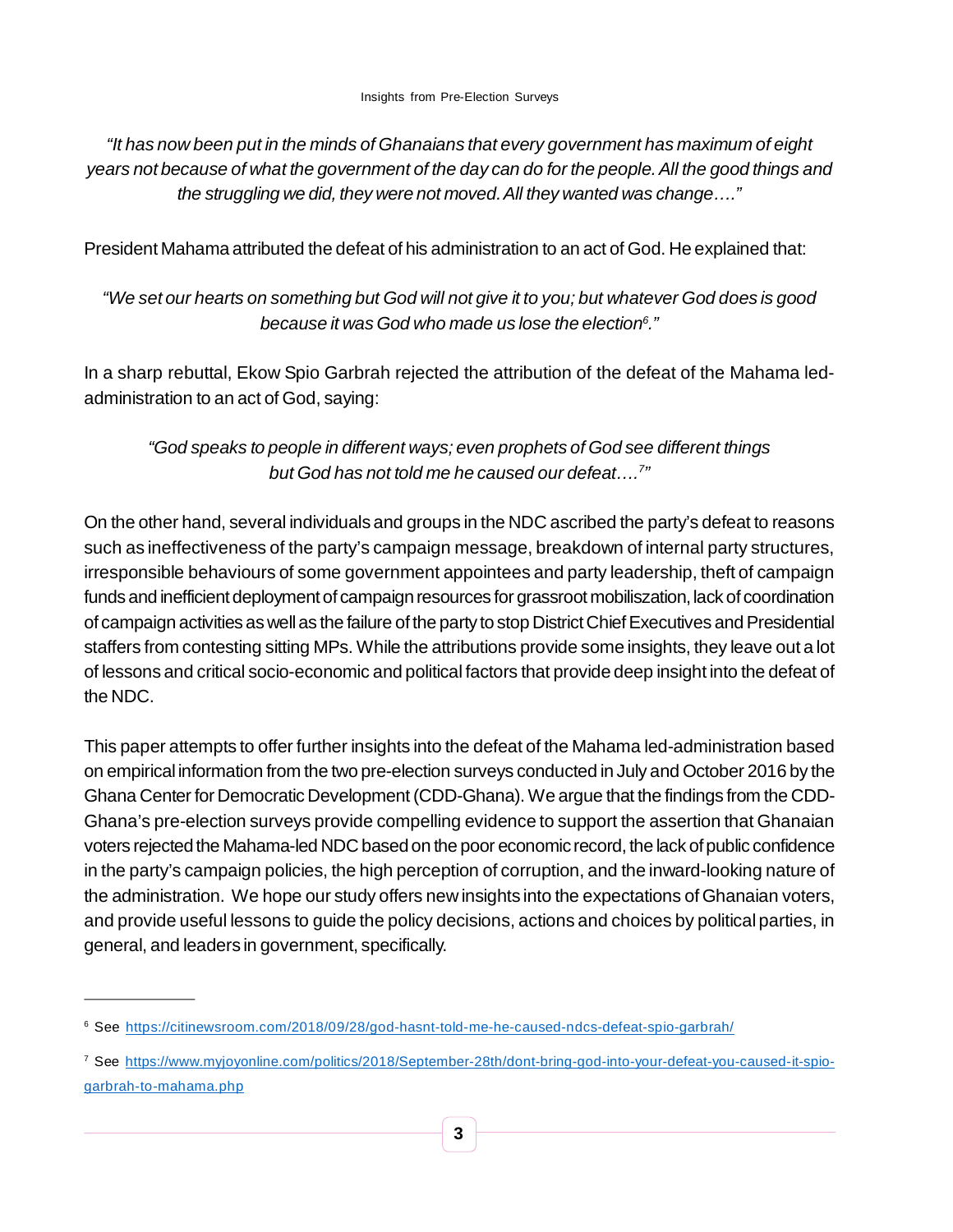# **2.0 METHODOLOGY**

This study combined quantitative data from two pre-election surveys carried out by CDD-Ghana during the 2016 election year, and qualitative data from media and newspaper content analysis of key campaign issues and discussions by the NDC and the NPP in the run up to the election.

The CDD-Ghana pre-election surveys were carried out in July and October 2016 respectively, and drew from a nationally representative sample of adult citizens. Respondents were randomly selected, giving every adult citizen of age 18 and above an equal chance of being selected. Each of the surveys had sample size of 2,680 with a margin of error of  $\pm$ 2% at a 95% confidence level. The sample was stratified across regions and urban-rural areas in proportion to their share in the adult national population. Face-to-face interviews in the language of the respondents' choice were used.

Media evidence was gathered over the period of eight months (March - October) to the 2016 general elections. Dataset on key campaign messages by the presidential candidates, vice presidential candidates and leading party members of both the NDC and the NPP was collected through the daily monitoring of radio discussions, electronic, print and digital media platforms with political content. In this paper, we employed basic descriptive statistics to analyse the results of the two pre-election surveys. The results of the analysis are reported using percentages in tables and graphs. For the data gathered through media content analysis, the findings are reported by highlighting key themes.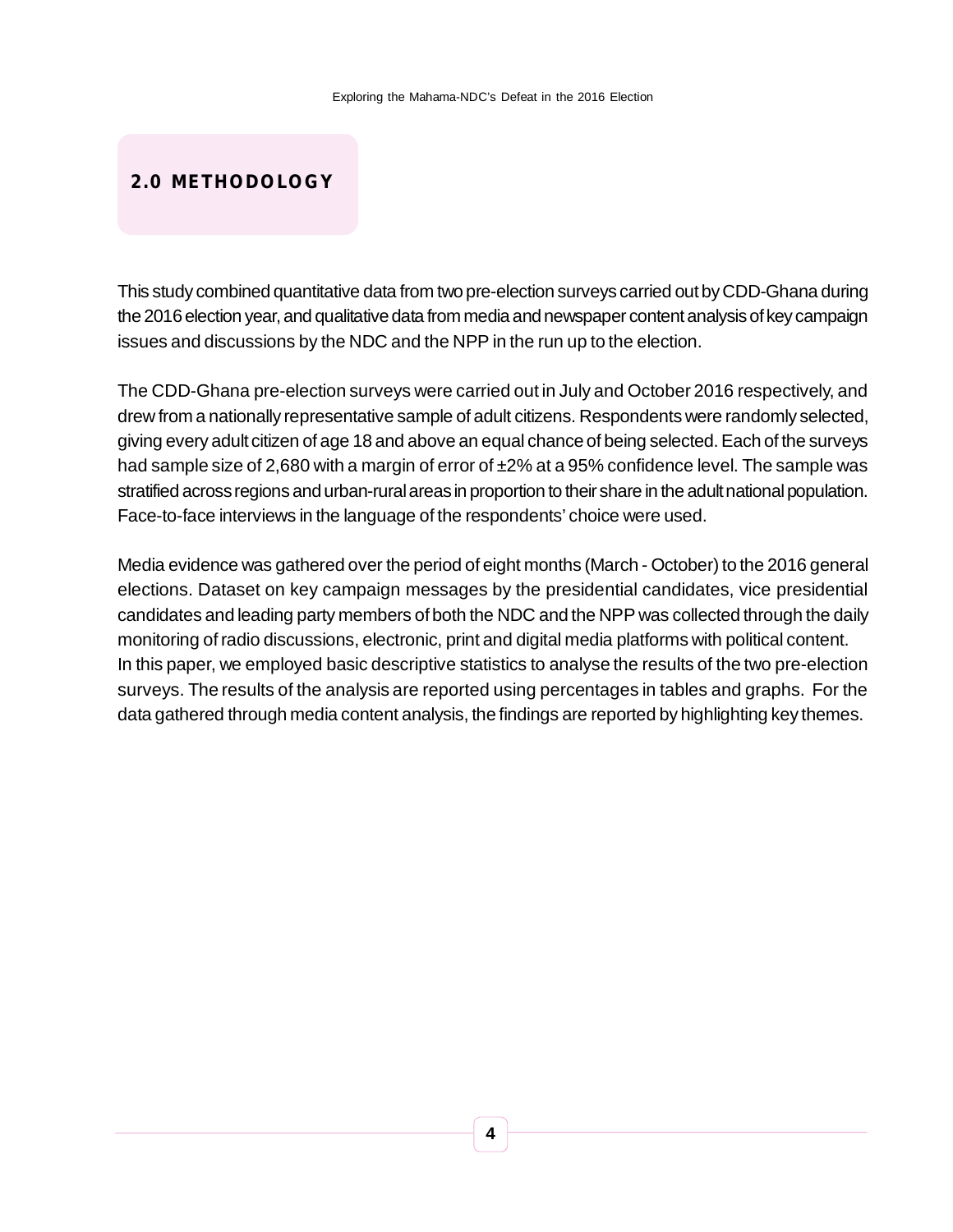# **3.0 FINDINGS**

This section discusses voter perception of the Mahama-led NDC and how a retrospective look at those perceptions can help explain why the NDC lost the 2016 election. We argue that the negative ratings of the NDC on key issues such as economic management, perception of corruption, policy credibility and ethnocentric governance underscored the defeat of the party in the 2016 elections.

#### **3.1 Management of the Economy**

The Mahama-NDC administration received high negative ratings for the management of the economy going into the 2016 general elections. Seven out of 10 Ghanaians (70% for the July survey and 68% for the October survey) rated the country as heading in the wrong direction (Figure 1). Similarly, as represented in Figure 2, 60% to 69% of Ghanaians held the view that the government had performed *fairly badly* or *very badly* with regard to controlling inflation, creating jobs, reducing social inequality and improving the living standards of the poor.



#### **Figure 1: Assessment of the direction of the economy | 2016**

*Pre-election survey asked: Some people might think the country is going in the wrong direction. Others may feel it is going in the right direction. So let me ask you about the overall direction of the country: Would you say that the country is going in the wrong direction or going in the right direction?*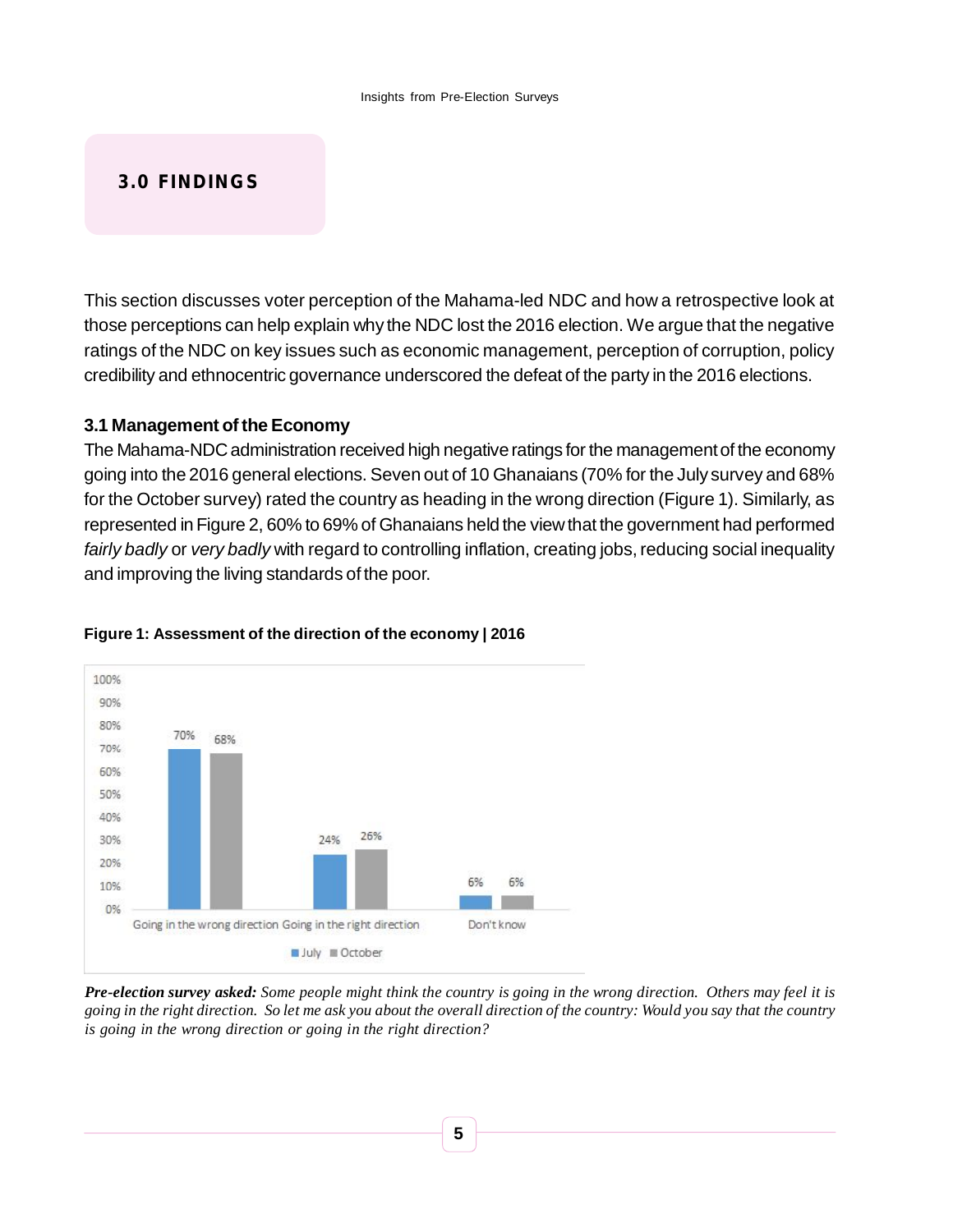

**Figure 2: Assessment of government performance in economic management | 2016**

*Respondents were asked: How well or badly would you say the current government is handling the following matters, or haven't you heard enough to say?*

It is obvious that a majority of Ghanaians were not satisfied with the economic conditions in the country. However, the government appeared complacent and unresponsive to the complaints of hardship as government officials and party functionaries took interest in citing positive economic ratings from Moody and the International Monetary Fund (IMF) in defence of the party's development record<sup>8</sup>. The failure of the NDC to distinguish between positive macro-economic indicators, the general standard of living and the wilful neglect of popular sentiments about economic hardships cost the party at the polls.

# **3.2 Policy Priority and Credibility**

The CDD-Ghana pre-election survey asked respondents to indicate key policies they expected political parties to focus on in their campaigns to address their problems. Among the top policy priorities of Ghanaians were unemployment and education (especially in October survey). A quarter of Ghanaians (27%) cited unemployment as their first policy priority, while 16% cited it as their second. One in 10 (12%) cited education as their third policy priority. Additionally, three in 10 Ghanaians considered the

<sup>&</sup>lt;sup>8</sup> The then Finance Minister, Seth Terpker observed this as a sign of good economic management. See http:// citifmonline.com/2016/09/27/moodys-positive-rating-of-ghana-a-reflection-of-economy-terkper/ Technical Advisor to the Ministry of Finance, Dr Sam Mensah told the Daily Graphic in an interview that "the revision of the outlook at this time is a testimony to the prudent policies adopted by the government since 2014 via the home-grown program and consolidated in the IMF program. See https://www.graphic.com.gh/news/general-news/moody-s-upgrades-ghana-s-economy-it-snow-b3.html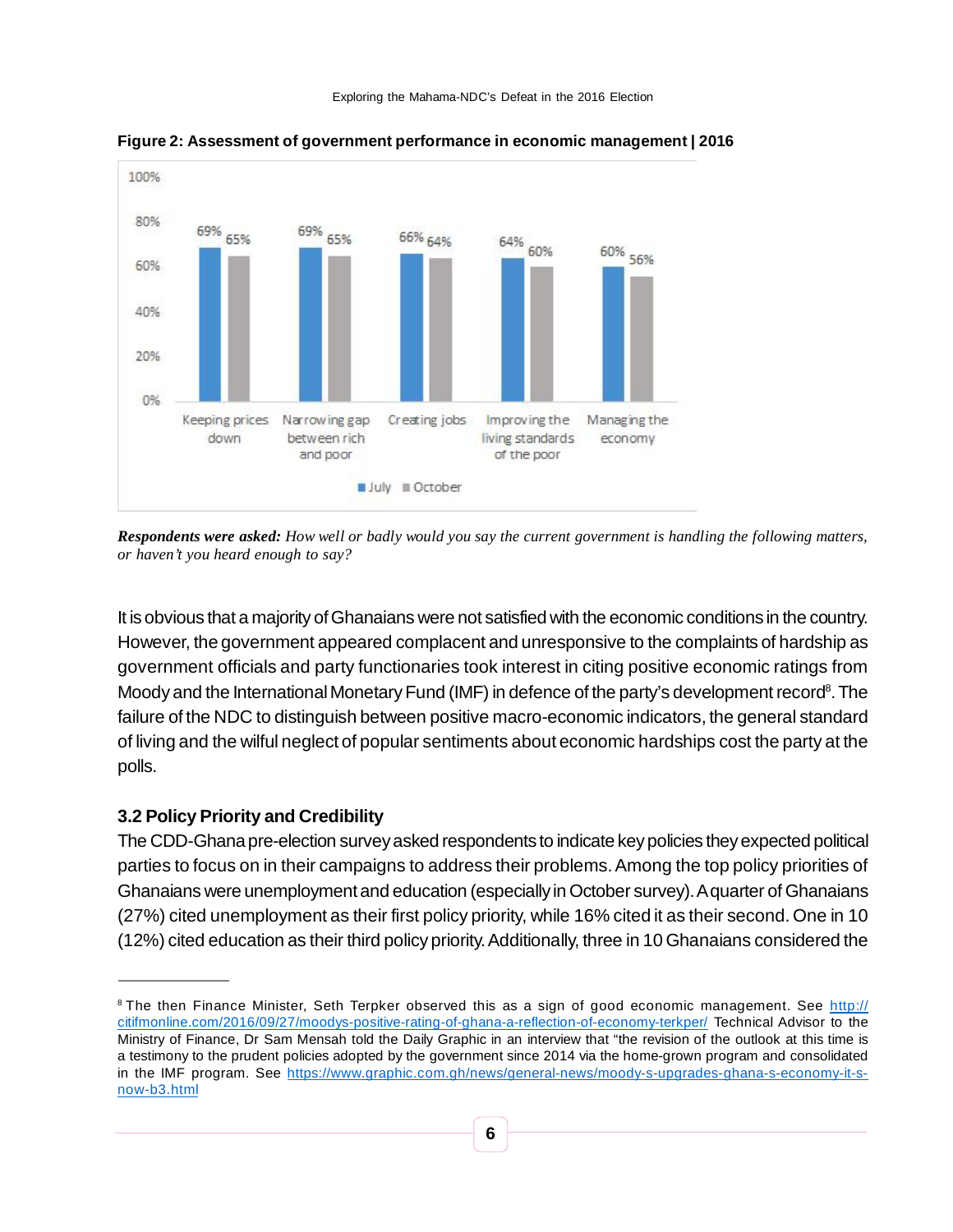economic and development policies each political party wanted to implement as the most important difference between the ruling and opposition parties – an indication that voters were keen on policy matters in the 2016 electoral campaign.

As the election drew closer, confidence in the government's ability to tackle unemployment declined. When the CDD-Ghana pre-election survey asked Ghanaians how well or badly the NDC government was handling unemployment in the country, six in 10 Ghanaians (56% in July and 64% in October) negatively assessed the incumbent NDC government's performance in addressing unemployment (Figure 3). This represents an eight-percentage-point decrease in negative ratings (between July and October) of the government's ability to manage unemployment. However, more than half of Ghanaians (52% in July and 54% in October) also believed that another political party could do a better job of addressing unemployment (Figure 4) and about a third of respondents (35% in July and 37% in October) cited the NPP as the party that could better address the unemployment in the country.



### **Figure 3: Opinion on how government was handling the top policy priority of respondents | 2016**

*Respondents were asked: Thinking of the problem you mentioned first, how well or badly would you say the current government is handling this problem?*

**7**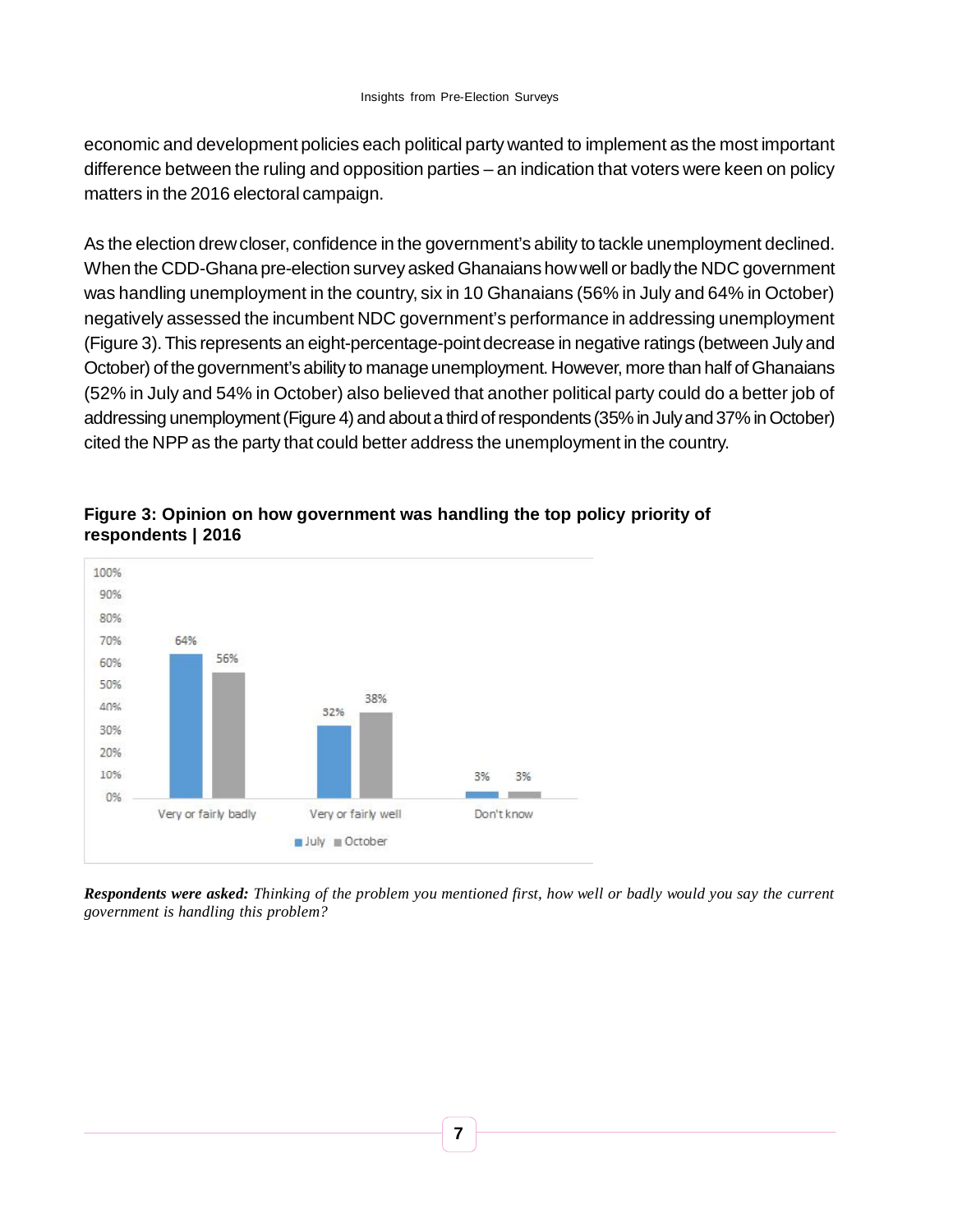

**Figure 4: Views on whether another party could do a better job of addressing the top policy priority | 2016**

The decline in public confidence in the Mahama government's ability to tackle the unemployment problem was not only due to the administration's obsession with defending its job creation records $^9$ , but also, the failure to espouse their unemployment strategies as clearly laid out under the theme, *'Strong Economy for Jobs and Transformation' of the 2016 manifesto of the NDC<sup>10</sup> .* Though it is understandable why the NDC (the then sitting government) had to comparatively devote more time to defending its record in office, their failure to aptly respond and exact public confidence in their employment campaign policies also presented a great challenge. It is important to note, however, that a government's ability to command public confidence in its campaign policies depends on how credible the public views its existing policies.

In comparison, Akufo-Addo and his running mate, Bawumia, proposed clear campaign policies meant to address the high rate of unemployment in the country, notably among which were initiatives such

*Respondents were asked: In your opinion, is there any other political party that could do a better job in solving this problem?*

<sup>&</sup>lt;sup>9</sup> See http://citifmonline.com/2016/04/25/weve-created-about-600000-jobs-govt/ in the first half of 2016, Dr. Omane Boamah, the Minister for Communications under the Mahama administration, released a statement indicating that the NDC government had created over 600,000 jobs in a span of three years

<sup>10</sup> See NDC (2016). Changing Lives Transforming Ghana, 2016 Manifesto, p.30-50.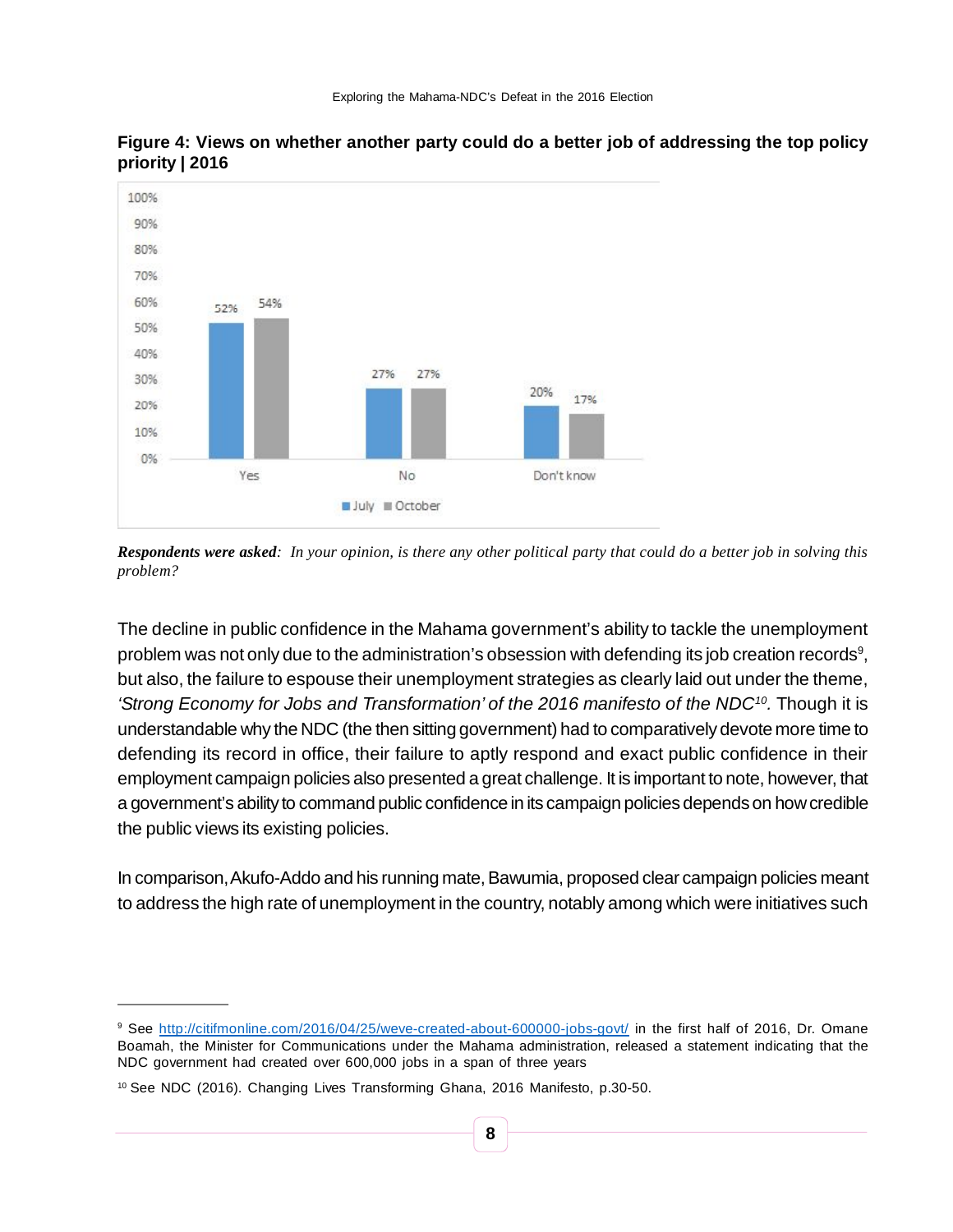as the "one district-one factory" and "one village, one dam" programs, the reduction in taxes and incentives to the private sector. Moreover, the NPP leveraged on the successes of the Kufour administration in the implementation of 'social-welfare' programs such as the National Health Insurance Scheme, the School Feeding Program and the National Youth Employment Program to promote their campaign policies.

# **3.3 Corruption**

The NDC administration was perceived to be corrupt. Majority of Ghanaians (61% in the July survey and 54% in the October survey) held the view that corruption had increased 'a lot' or 'somewhat' over the past year (under NDC) (Figure 5).

In addition, six in 10 Ghanaians (62% in July and 57% in October) poorly rated government's performance in fighting against corruption. Even though there had been a reduction in the negative ratings of government between the July and October surveys, majority of Ghanaians rated the government as both corrupt and not committed to fighting corruption. Thus it is not enough for a government to be seen as incorruptible; their ability to arrest and prosecute corrupt officials also matters to its electoral fortunes.





*Respondents were asked: In your opinion, over the past year, has the level of corruption increased, decreased or stayed the same?*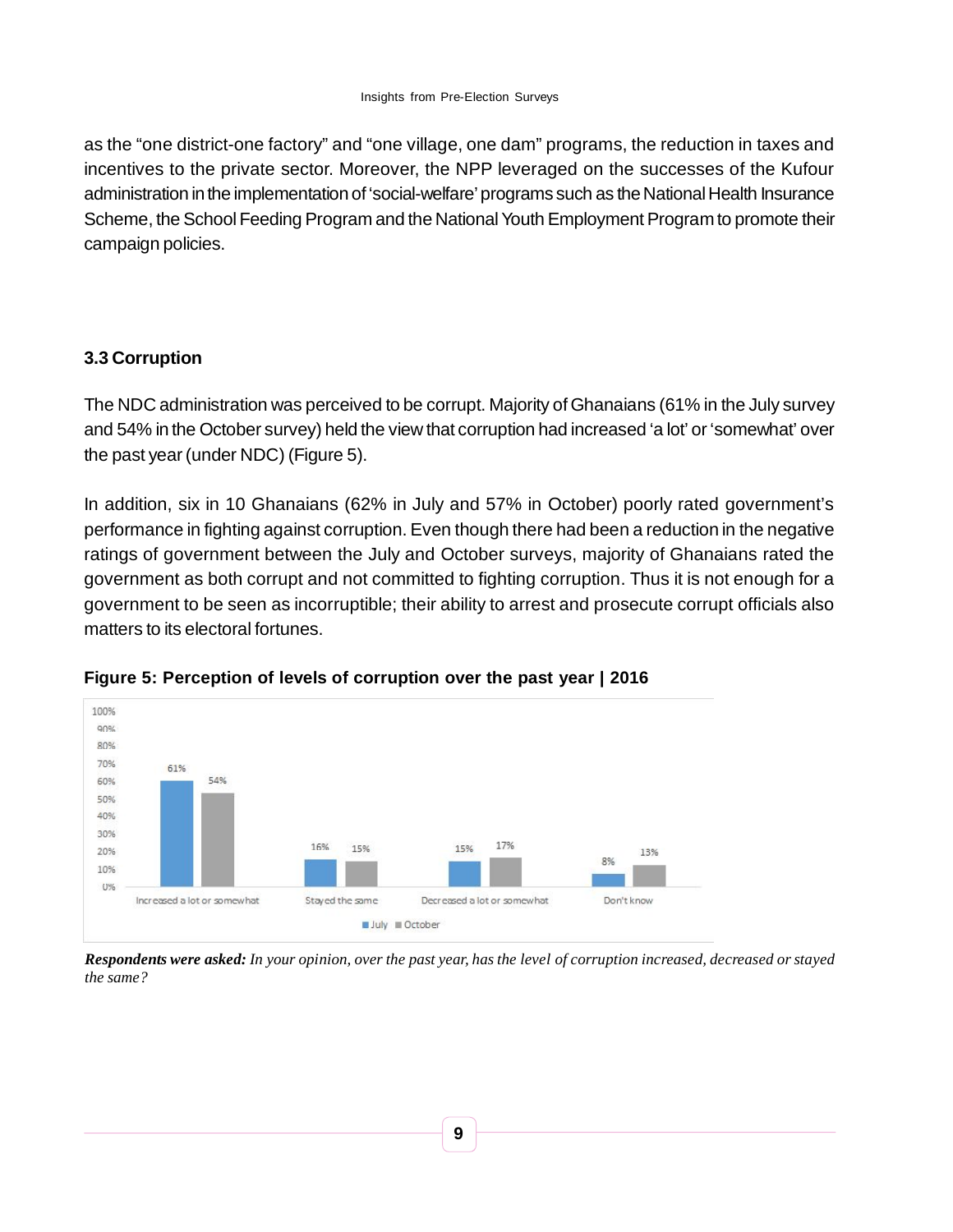When respondents were asked about the likely factors that were going to influence their choice of party or candidates in the elections, perceived government corruption was rated second to bad roads (among other factors) by three-fourths of Ghanaians (75%) in the July survey and first by two-thirds (69%) in the October survey (see Table 1). Almost six in 10 (58%) respondents "strongly disagreed" or "disagreed" with the statement: *"I will vote for a party or candidate that can deliver development, even if that party or candidate is perceived to be corrupt" (Figure 6).* This is an indication that Ghanaians would prioritize the fight against corruption over development.

|  | Table 1. Opinion on issues likely to influence electorates' choices at 2016 election   2016 |  |  |
|--|---------------------------------------------------------------------------------------------|--|--|
|  |                                                                                             |  |  |

|                                 | July | October |
|---------------------------------|------|---------|
| Bad roads                       | 76%  | 69%     |
| Perceived government corruption | 75%  | 69%     |

*Respondents were asked: Let's talk about your vote in the 2016 elections. Please tell me whether as a voter, your choice of party and/or candidate will/will not be influenced by (the factors listed under Table 1).*

#### **Figure 6: Opinion on whether respondents would vote for a party or candidate that can deliver development even if that party or candidate is corrupt | 2016**



*Respondents were asked: Please tell me whether you agree or disagree with the following statement: I will vote for a party or candidate that can deliver development even if that party or candidate is perceived to be corrupt.*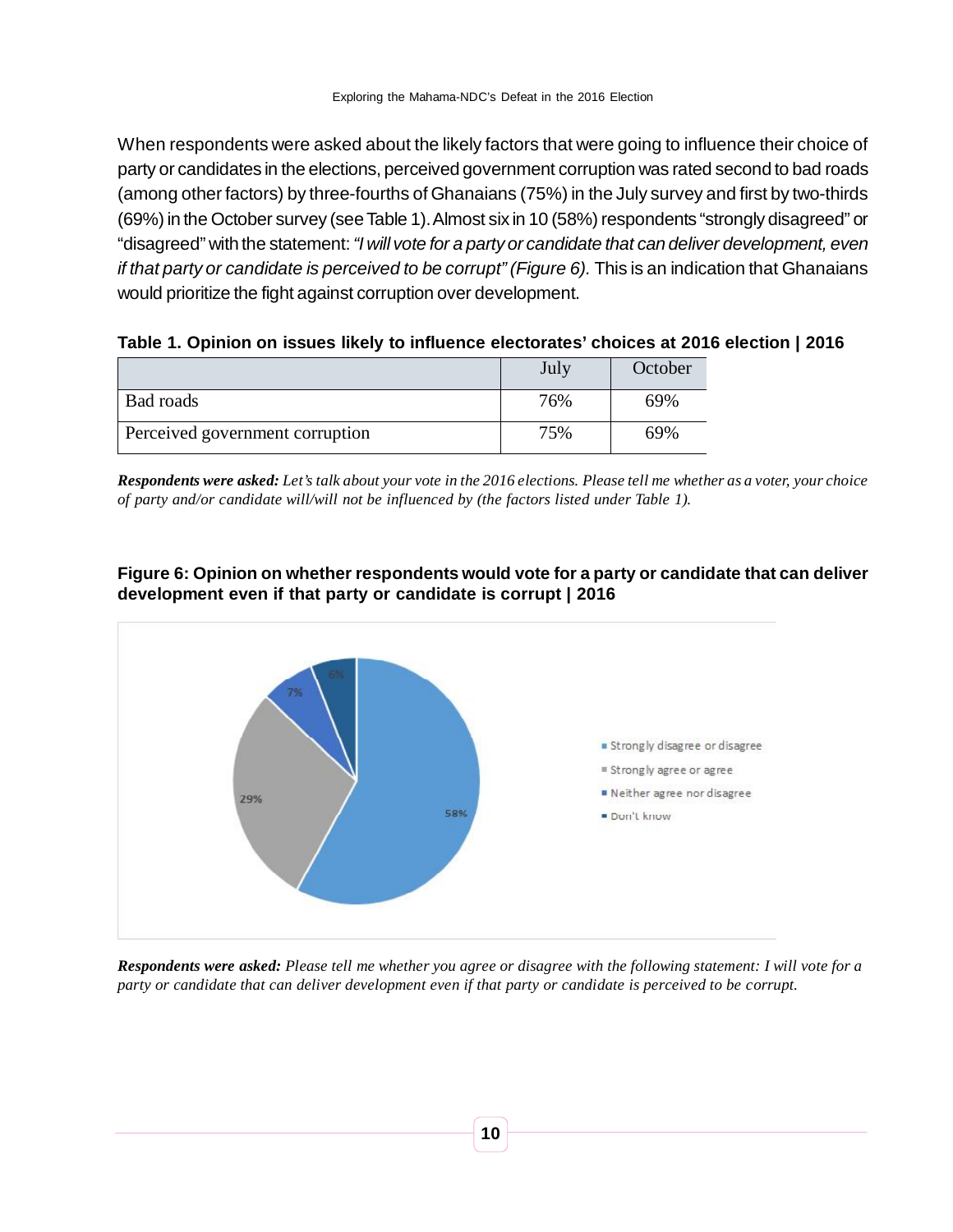The high negative ratings of corruption in the Mahama administration may not have come as a surprise, considering the several cases and allegations of corruption brought against the government's appointees, the President and his cronies. For instance, Martin Amidu had revived the corruption charge against Alfred Abgesi Woyome, a known financier of the NDC, after the Attorney-General had shown no interest in continuing with the case at the Supreme court<sup>11</sup>. This issue had attracted much interest in the media with equally greater public discussions. Again, high-level government officials were implicated in several corruption charges in the National Service Secretariat (NSS)<sup>12</sup>, Savannah Accelerated Development Authority (SADA), the Ghana Youth Employment and Development Agency<sup>13</sup> and the Transport Ministry via the GHc 3.6 million Smarttys Bus Branding saga<sup>14</sup>, among others. Much worse, President Mahama had been implicated in allegations of Ford Expedition vehicle bribery from a Burkinabe contractor but cleared by the Commission of Human Rights and Administrative Justice (CHRAJ)<sup>15</sup>.

The NPP's key anti-corruption campaign message was predicated on the highly perceived corruption in the Mahama administration. Again, taking advantage of the general mistrust in the ability of President Mahama to fight corruption, Akufo-Addo proposed a difficult but more credible alternative to arresting political corruption through the establishment of the office of the special prosecutor<sup>16</sup>.

<sup>11</sup>See http://dailyguideafrica.com/amidu-chases-woyome-supreme-court/

 $12$ The Mahama administration was criticised for corruption that had bedevilled the government initiative meant to reduce poverty among the people occupying the Savannah zones https://www.ghanaweb.com/GhanaHomePage/ NewsArchive/SADA-rot-traceable-to-Mahama-Martin-Amidu-492367

<sup>&</sup>lt;sup>3</sup> GYEEDA became topical in the media following the release of 2014 Auditor General's report in the election year. See https://www.myjoyonline.com/news/2016/March-10th/gyeeda-features-again-in-stinking-auditor-generals-report-2014.php

<sup>&</sup>lt;sup>14</sup> Revelations on the controversial bus branding saga involving the Minister for Transport under the Mahama administration began to gain prominence in the media after government was compelled by a high court ruling to hand over documents on the contractual arrangement to Occupy Ghana, a pressure group. See https://www.myjoyonline.com/ news/2016/May-9th/smarttys-saga-a-g-handpicked-bus-branding-documents-to-occupyghana.php

<sup>15</sup> See https://www.graphic.com.gh/news/general-news/how-chraj-dismissed-bribery-allegations-against-prezmahama.html CHRAJ exonerated President Mahama from allegations of conflict of interest and receipt of bribes but ruled that the President breached the gift policy. Following, the findings of CHRAJ were criticised by the NPP and some influential individual including a former CHRAJ Boss, Justice Emile Short.

<sup>&</sup>lt;sup>16</sup> Akufo-Addo promised to establish the office of the special prosecutor six months into his administration when voted into power. See http://kasapafmonline.com/2016/08/22/akufo-addo-promises-establish-office-special-prosecutorprosecute-corrupt-officials/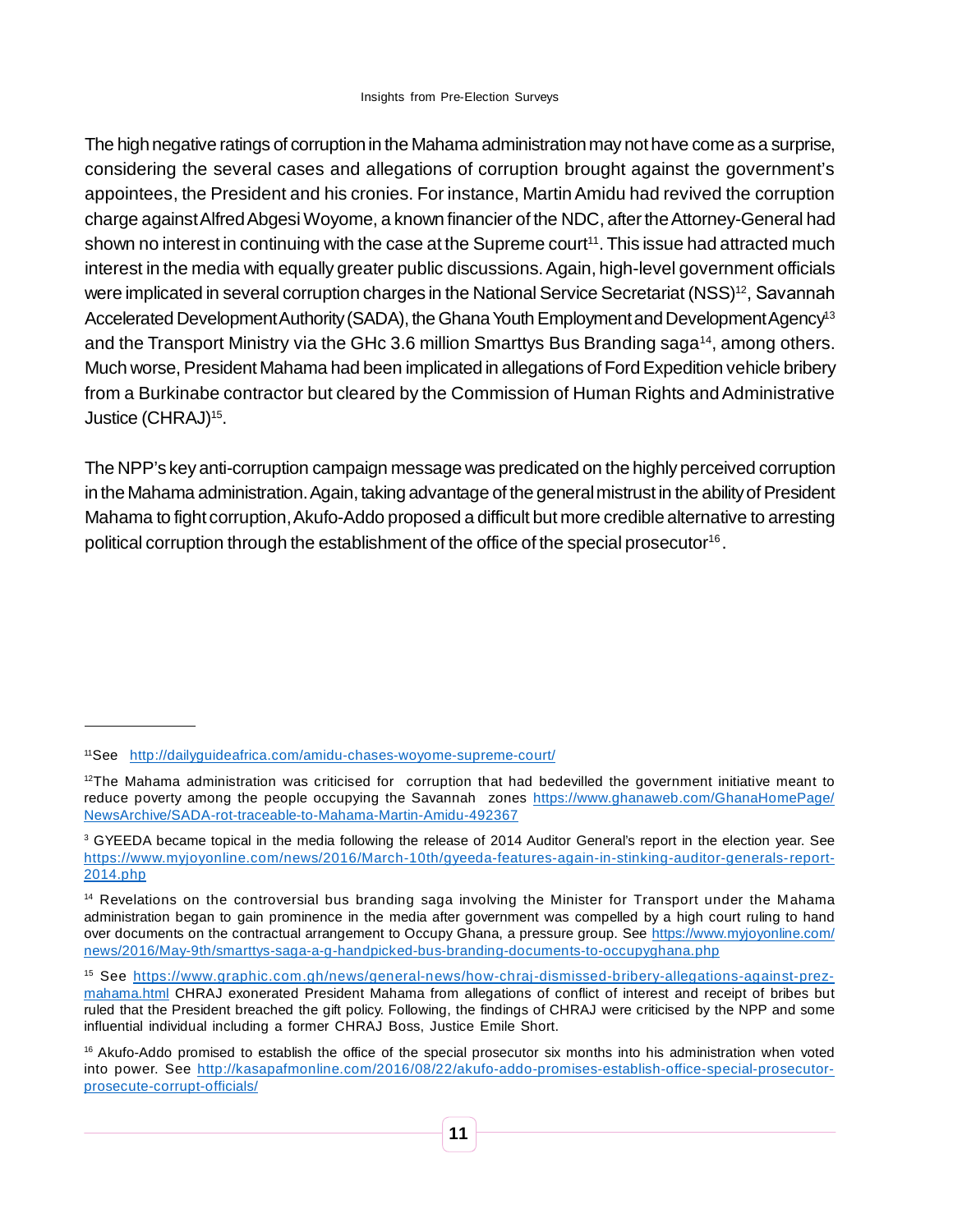# **3.4 Sectarian Interests versus Interest of All: NDC & NPP**

In the CDD-Ghana pre-election survey, Ghanaians were asked whether they "think the NPP or the NDC looks after the interest of all the people of Ghana or after the interest of just one region or one group". Although a considerable percentage of Ghanaians perceived both the NPP and NDC as inwardlooking, the NDC, more than the NPP, was largely perceived to be sectarian in its governance approach.

More than half (55%) of Ghanaians stated that the NDC looks after the interests of all citizens, while a quarter (27%) said they look after sectarian interests. With regard to the NPP, 70% of Ghanaians stated that the NPP looks after the interest of all citizens. Only a tenth (11%) said the NPP looks more after sectarian interests (i.e., that of only one group or region).

#### **Table 2: Opinion on how NDC and NPP pursue the interest of all citizens versus interest of a section of the populace | 2016**

|                      | <b>NDC</b> | <b>NPP</b> |
|----------------------|------------|------------|
|                      | (October)  | (October)  |
| All                  | 55%        | 70%        |
| One region/one group | 27%        | 11%        |
| None                 | 5%         | 4%         |
| Don't know           | 11%        | 14%        |
| Refused              | 2%         | 2%         |

*Respondents were asked: (a) Do you think the National Democratic Congress (NDC) looks after the interests of all the people of Ghana or after the interests of just one region or one group? If you haven't heard enough about them, please say "don't know." (b) Do you think the New Patriotic Party (NPP) looks after the interests of all the people of Ghana or after the interests of just one region or one group?*

The high perception of sectarianism about the NDC is likely to have negatively affected its public appeal among floating voters and, weakened its core support base. This suggests that the policies and programs of the party could not easily enjoy popular support by majority of Ghanaians who would not trust the party to represent the general interest. The NPP, on the other hand, enjoyed broader public appeal as representing the general interest of all citizens, an advantage to sell its campaign policies and programs to Ghanaians.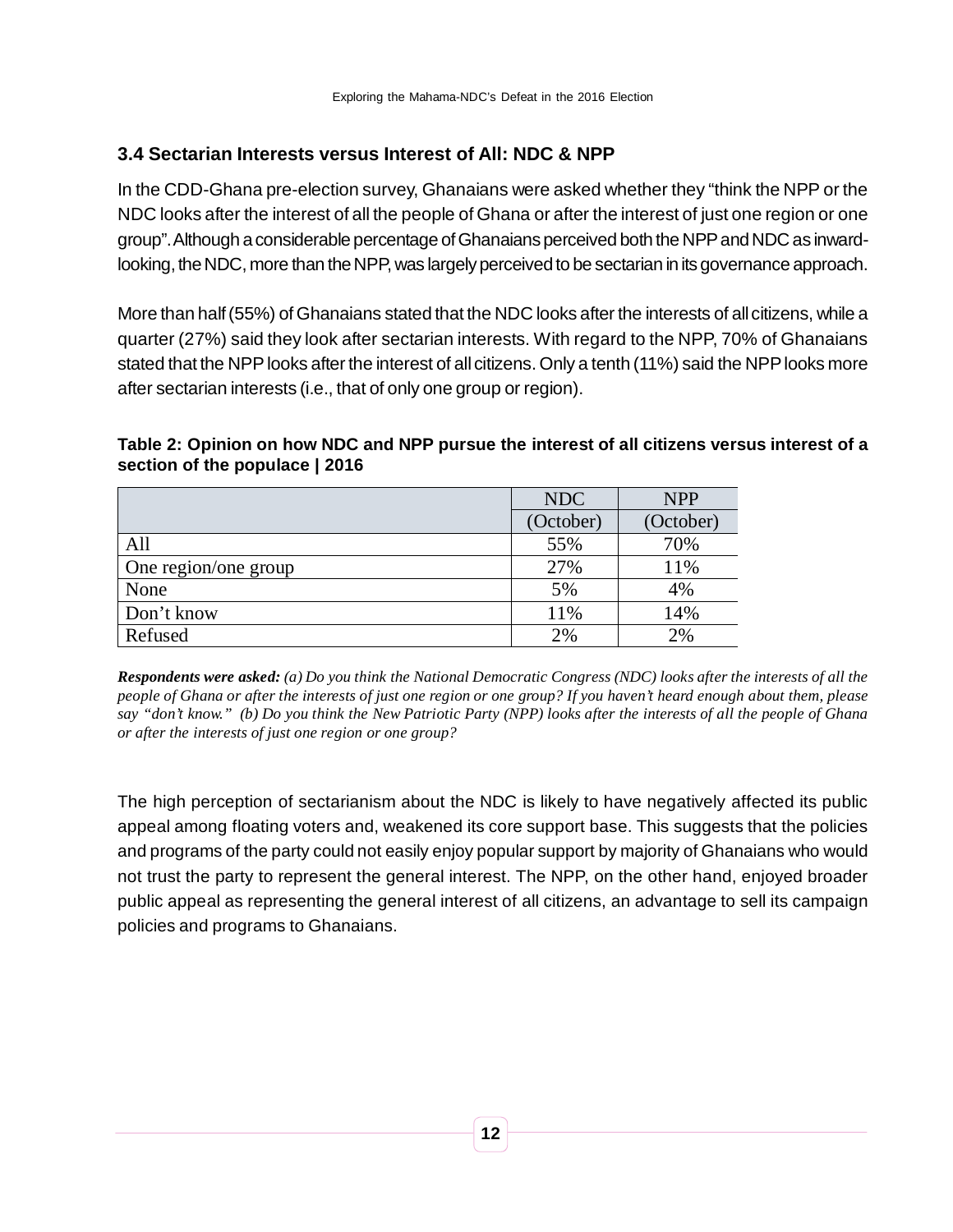



*Respondents were asked: Do you think the National Democratic Congress (NDC) looks after the interests of all the people of Ghana or after the interests of just one region or group?*

A quick comparative glance at Ashanti (an NPP "stronghold") and Volta (an NDC "stronghold") regions confirms the low ratings of the NDC in promoting the interest of all Ghanaians. Three-fourths (74%) of respondents in Ashanti viewed the NPP as looking after the interests of all Ghanaians with just 29% of respondents stating that the NDC looked after all Ghanaians (Figure 7). Given the political victories of the NPP in Ashanti, it is tempting to dismiss the assessment as purely partisan. However, in Volta, two-thirds of respondents (69%) believed the NDC looks after the interests of all Ghanaians, but the difference as compared to the NPP in Volta is not as striking. More than half of respondents (53%) also believed that the NPP looks after the interests of all Ghanaians, which is noticeable given the fact that the Volta Region is considered an NDC "stronghold." Again, only a tenth of respondents in the Volta Region rated the NDC (10%) and the NPP (11%) as sectarian.